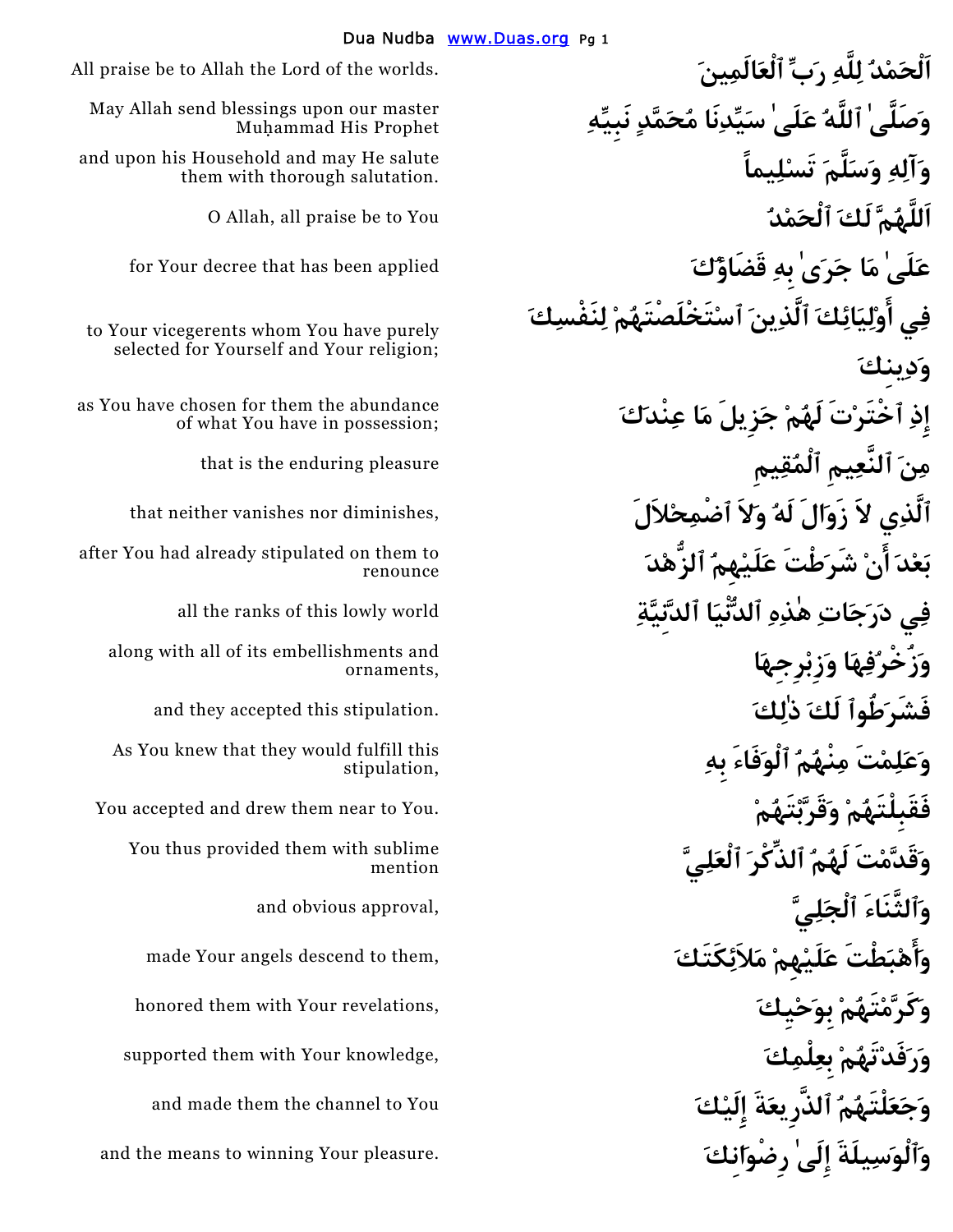Dua Nudba www.Duas.org Pg 2 **إِلَىٰ َٴانْ وَنَجَّيْتَهُ وَمَنْ آمَنَ مَعَهُ َٴ وَسَالَكَ لِسَانَ صِدْقٍ فِي ٱلآخِرِينَ فَاَٴجَبْتَهُ َٴاخِيهِ رِدْءاً وَوَزِيراً بٍ وَبَعْضٌ َٴاوْلَدْتَهُ مِنْ غَيْرِ اَٴ وَنَهَجْتَ لَهُ مِنْهَاجاً** ,course certain a decided **مُسْتَحْفِظاً بَعْدَ مُسْتَحْفِظٍ مُدَّةٍ إِلَىٰ مُدَّةٍ إِلَىٰ مُدَّةٍ إِِقَامَةً لِدِينِكَ وَحُجَّةً عَلَىٰ عِبَادِكَ وَلِئَلاَّ يَزُولَ ٱلْحَقُّ عَنْ مَقَرِّهِ وَيَغْلِبَ ٱلْبَاطِلُ عَلَىٰ اَٴهْلِهِ**  and so that none should claim, saying, **ٌدَٴاحَ قُولََي لاََو**

 **َنَّتَكَج ُكَنْتَهْٴاسَ ضٌْعَفَب** Therefore, You made some of them dwell in Your Garden

until You decided to take him out of there. **اَنْهِم ُتَهْجَٴاخْرَ**

You bore another one on in Your Ark

and saved him and those who believed with him

from perdition, out of Your mercy.

**وَبَعْضٌ ٱتَّخَذْتَهُ لِنَفْسِكَ خَلِيلاًَ** friend intimate Your as one another took You

and when he asked You to leave behind him a truthful mention, You responded to him

**وَجَعَلْتَ ذٰلِكَ عَلِيّاً** .eminent be to) mention (that made and

**وَبَعْضٌ كَلَّمْتَهُ مِنْ شَجَرَةٍ تَكْلِيماً** directly tree a from one another to spoke You

**ْنِم ُلَه لْتََعَجَو** and decided his brother to be his protector and representative.

You made another one to be born without a father,

**gave him clear-cut proofs** 

**and aided him with the Sacred Spirit.** 

For each of them, You gave a code of law,

**and finely chose successors;** 

well-trustworthy successors one after another,

in purpose of establishing Your religion

and acting as arguments against Your servants,

so that the truth should never leave its position

and the wrong should never overcome the people of the truth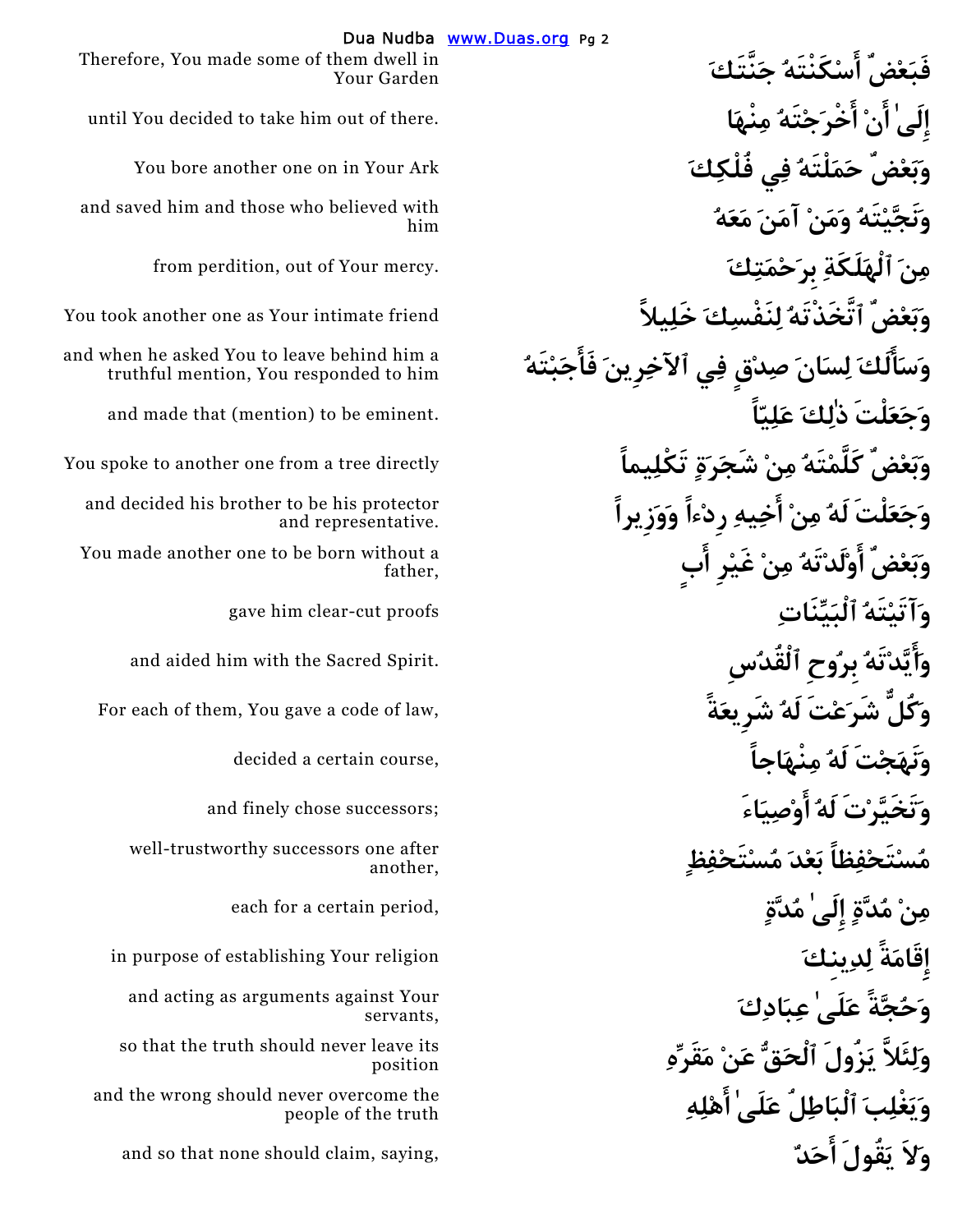"If only You had sent to us a warning" messenger

and established for us a guiding person,

we should have followed Your signs before that we met humiliation and disgrace!"

You then ended the matter with Your mostbeloved and well-select one, Muhammad,

the master of all those whom You created, **ُخَلَقْتَه ْنَم َيِّدَس**

the most favorite of all those whom You pointed out,

and the noblest of all those on whom You decided.

sent him to the two dependents (men and jinn) from Your servants,

enabled him to tread on the east and the west of Your lands,

> made subservient to him the Buraq (the celestial sumpter),

and entrusted with him the knowledge of whatever passed

and whatever shall come to pass up to the extinction of Your creatures.

 **بِْبِٱلرُّع ُتَهْنَصَر ثُمَّ** You then granted him victory by means of horror

**e** ordered (Archangels) Gabriel and Michael

**وَٱلْمُسَوِّمِينَ مِنْ مَلاَئِكَتِكَ** ,him surround to angels marked the as well as

and promised him to make his faith prevail all other faiths

 "**لَوْ لاَ َٴارْسَلْتَ إِِلَيْنَا رَسُولاًَ مُنْذِراً َٴوَاقَمْتَ لَنَا عَلَماً هَادِياً نْ نَذِلَّ وَنَخْزَىٰ فَنَتَّبِعَ آيَاتِكَ مِنْ قَبْلِ اَٴ إِلَىٰ َٴانِ ٱنْتَهَيْتَ بِٱ َٴلامْرِ إِلَىٰ حَبِيبِكَ وَنَجِيبِكَ مُحَمَّدٍ**  صَلَّـهُ عَلَيْـهِ وَ**آلِه**ِ ﴾ [اللَّـهُ عَلَيْـهِ وَآلِهِ ﴾ [اللَّـهِ لَــهِ anay Allah bless him and his Household him bless him and his Household him bless him and his Household him ble s He was—as exactly as You have chosen— **ُتَهْبَٱنْتَج اَكَم َفَكَان** the best of all those whom You selected, **ُتَهْٱصْطَفَي نَِم ةََصَفْوَو َٴوَافْضَلَ مَنِ ٱجْتَبَيْتَهُ َٴوَاكْرَمَ مَنِ ٱعْتَمَدْتَهُ**   $\bf s$ o, You preferred him to Your prophets,  $\bf s$  **وَبَعَثْتَهُ إِِلَىٰ ٱلثَّقَلَيْنِ مِنْ عِبَادِكَ َٴوَاوْطَْٴاتَهُ مَشَارِقَكَ وَمَغَارِبَكَ وَسَخَّرْتَ لَهُ ٱلْبُرَاقَ وَعَرَجْتَ بِرُوْحِهِ إِلَىٰ سَمَائِكَ** ,heavens Your to soul his raised **َٴوَاوْدَعْتَهُ عِلْمَ مَا كَانَ وَمَا يَكُونُ إِِلَىٰ ٱنْقِضَاءِ خَلْقِكَ وَوَعَدْتَهُ َٴانْ تُظْهِرَ دِينَهُ عَلَىٰ ٱلدِّينِ كُلِّهِ**  however much the polytheists may be averse. **َشْرِكُونُٱلْم َكَرِه ْلَوَو**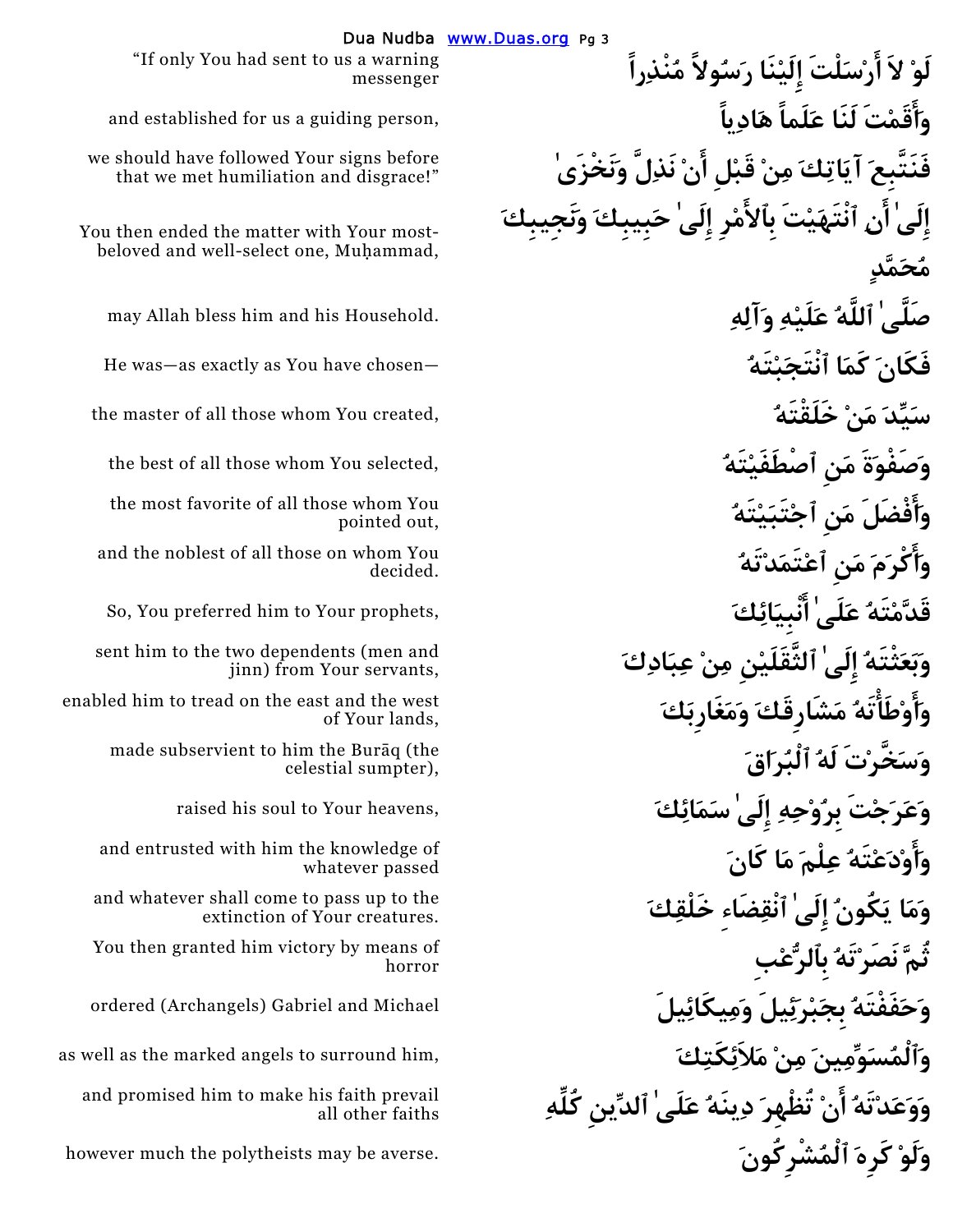# **َٴاهْلِهِ َٴانْ بَوَّْٴاتَهُ مُبَوََّٴا صِدْقٍ مِنْ َدْعَب َكِلٰذَو** You did all that after You had settled him in **وَجَعَلْتَ لَهُ وَلَهُمْ َٴاوَّلَ بَيْتٍ** house first the them and him for made  **كَّةََبِب لَلَّذي لنَّاسِِل َعِضُو** ever located for the people; that is the house **مُبَارَكاً وَهُدىًٰ لِلْعَالَمينَ** .worlds the for guidance and blessed In it, there are clear-cut proofs. **يِّنَاتٌَب اتٌَآي ِيهِف** are is the standing-place of Abraham, **(مَقَامُ إِبْرَاهِيمَ ), وَمَنْ دَخَلَهُ كَانَ آمِناً** .secured be will it enters whoever and **وَقُلْتَ «إِِنَّمَا يُرِيدُ ٱللَّهُ لِيُذْهِبَ عَنْكُمُ ٱلرِّجْسَ َٴاهْلَ ٱلْبَيْتِ** ,House the of people O and to purify you a thorough purifying." **«.تَطْهِيراً ْكُمَطَهِّرُيَو ثُمَّ جَعَلْتَ اَٴ صَلَوَاتُكَ عَلَيْهِ وَآلِهِ**  to be the love for them; as in Your Book **َتَابِكِك يِف ْمُدَّتَهَوَم فَقُلْتَ «قُلْ لاََ اَٴ َٴسْالُكُمْ عَلَيْهِ َٴاجْراً إِِلاَّ ٱلْمَوَدَّةَ فِي ٱلْقُرْبَى.ٰ»** ".relatives near my for love but **َٴاجْرٍ فَهُوَ لَكُم.ْ» وَقُلْتَ «مَا َٴسَالْتُكُمْ مِنْ َٴاجْرٍ وَقُلْتَ «مَا َٴا َٴسْالُكُمْ عَلَيْهِ مِنْ إِلاَّ مَنْ شَاءَ َٴانْ يَتَّخِذَ إِلَىٰ رَبِّهِ سَبِيلاَ.ً» َكْلَيِإِ ٱلسَّبِيلَ ُمُه فَكَانُوٱ** They (i.e. the Prophet's Household) have **وَٱلْمَسْلَكَ إِلَىٰ رِضْوَانِكَ** .pleasure Your to course the and When his (i.e. the Prophet) days passed, **ُهُٴايَّامَ ٱنْقَضَتْ فَلَمَّا َٴابِي طَالِبٍ َٴاقَامَ وَلِيَّهُ عَلِيَّ بْنَ صَلَوَاتُكَ عَلَيْهِمَا وَآلِهِمَا هَادِياً**

Dua Nudba www.Duas.org Pg 4 an honest position among his people, in Bakkah,

You also said, "Allah only desires to keep away the uncleanness from you,

You then decided the reward of Muhammad,

Your blessings be upon him and his Household,

You said, "Say: I do not ask of you any reward for it

You also said, "Whatever reward I have asked of you, that is only for yourselves."

> You also said, "I do not ask you aught in return

except that he who wills, may take the way to his Lord."

therefore been the way to You

he appointed as successor his vicegerent `Alī the son of Abū-Țālib,

Your blessings be upon both of them and their Household,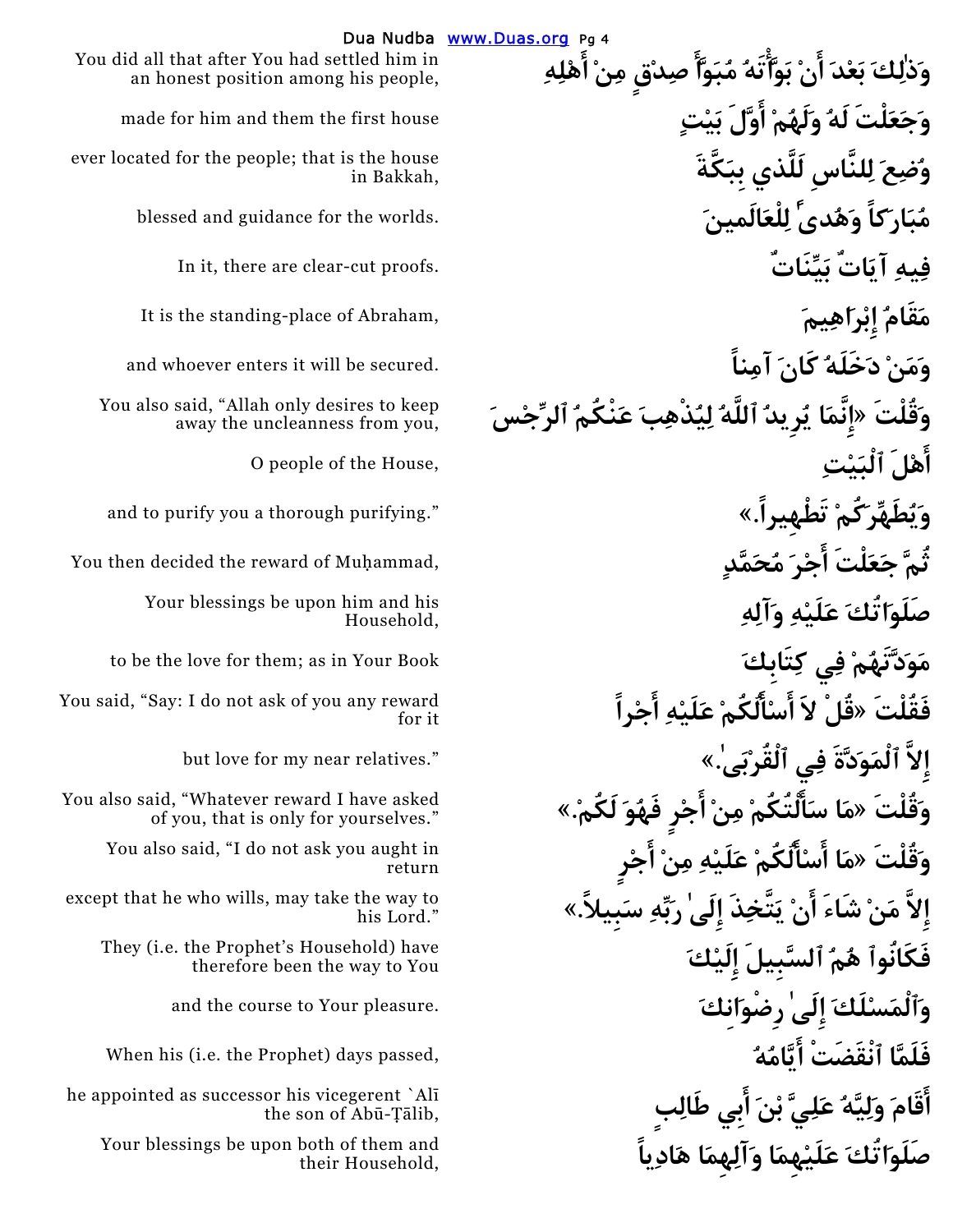**إِِذْ كَانَ هُوَ ٱلْمُنْذِرَ** warner the was) Prophet the (he because and `Al¢ was the guide for every people. **ٍادَه مٍْقَو كُلِِّلَو :ُهَامَٴامَ ٴاُلََٱلْمَو فَقَالَ** So, he (the Prophet) said in the presence of **فَعَلِيٌّ مَوْلاَهُ** .master his now is ¢Al` O Allah, guard any one who is loyal to `Al¢, **ُالاَهَو ْنَم الَِو مَُّاَللَّه وَعَادِ مَنْ عَادَاهُ وَٱنْصُرْ مَنْ نَصَرَهُ** ,him supports who one any support  **".ُخَذَلَه ْنَم ٱخْذُلَْو** and disappoint any one who disappoints **"مَنْ كُنْتُ َٴانَا نَبِيَّهُ فَعَلِيٌّ َٴامِيرُه.ُ" :قَالََو** He also said, "As for any one who has **"َٴانَا وَعَلِيٌّ مِنْ شَجَرَةٍ وَاحِدَةٍ** ,tree same the of are I and ¢Al "`,said also He **وَقَالَ: وَسَائِرُ ٱلنَّاسِ مِنْ شَجَرٍ شَتَّى.ٰ" َٴوَاحَلَّهُ مَحَلَّ هَارُونَ مِنْ مُوسَىٰ "َٴانْتَ مِنِّي بِمَنْزِلَةِ هَارُونَ مِنْ مُوسَىٰ :ُلَه فَقَالَ** saying, "Your position to me is as same as **إِلاَّ َٴانَّهُ لاََ نَبِيَّ بَعْدِي." وَزَوَّجَهُ ٱبْنَتَهُ سَيِّدَةَ نِسَاءِ ٱلْعَالَمِينَ َٴوَاحَلَّ لَهُ مِنْ مَسْجِدِهِ مَا حَلَّ لَهُ وَسَدَّ ٱ َٴلابْوَابَ إِِلاَّ بَابَهُ ثُمَّ َٴاوْدَعَهُ عِلْمَهُ وَحِكْمَتَهُ فَقَالَ: وَعَلِيٌّ بَابُهَا** .door its is ¢Al `and

the people,

 **ُلاَهْوَم كُنْتُ ْنَم**" **"**As for each one who has taken me as his master,

be the enemy of any one who antagonizes him,

him."

considered me as his Prophet, `Ali is now his commander."

while all the other peoples are from various trees."

He endued him (i.e. `Ali) with the position that (Prophet) Aaron had with regard to (Prophet) Moses,

Aaron's position to Moses (in every thing)

except that there shall be no prophet after me."

He gave him in marriage his daughter the doyenne of the women of the worlds.

He allowed him (alone) to do whatever he himself is allowed to do in his Mosque.

He closed all the doors (to the Mosque) except his  $(i.e.$   $\Delta I_{\bar{i}}$ ) door.

He then entrusted with him his knowledge and his wisdom,

saying, "I am the city of knowledge, **لْمِِٱلْع ينَةُِدَم ٴانَاَ"**

**فَمَنْ َٴارَادَ ٱلْمَدِينَةَ وَٱلْحِكْمَةَ** ,wisdom and city this wants whoever ,So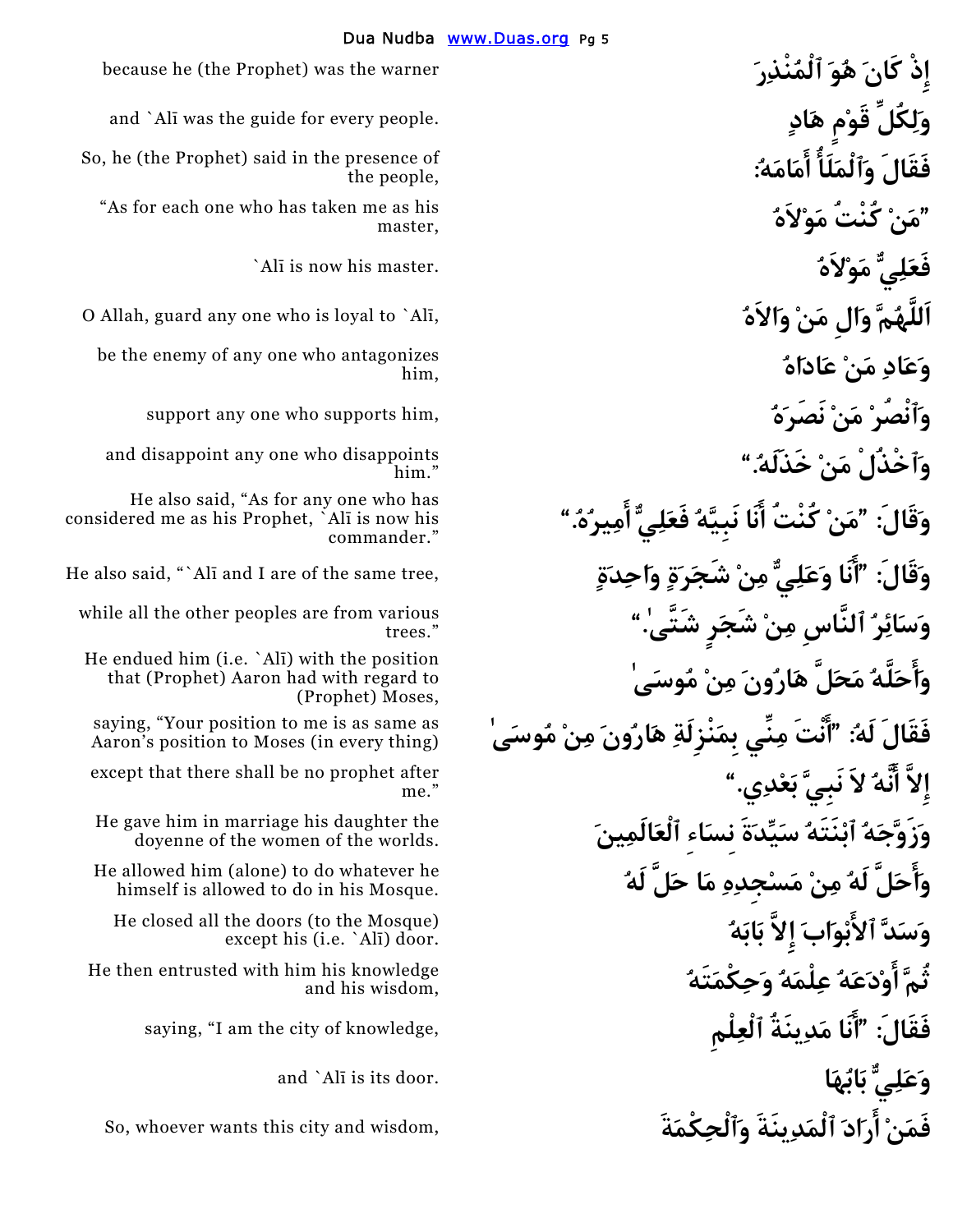**فَلْيَْٴاتِهَا مِنْ بَابِهَا."** ".door its from it to come must **لَحْمُكَ مِنْ لَحْمِي** ,flesh my of part is flesh Your **وَدَمُكَ مِنْ دَمِي** ,blood my of part is blood your **وَسِلْمُكَ سِلْمِي** ,peace my is peace your **وَحَرْبُكَ حَرْبِي** ,war my is war your **وَٱلإِيـمَانُ مُخَالِطٌ لَحْمَكَ وَدَمَكَ** blood and flesh your with mixed is faith and **كَمَا خَالَطَ لَحْمِي وَدَمِي َٴوَانْتَ غَداً عَلَىٰ الْحَوْضِ خَلِيفَتِي َٴوَانْتَ تَقْضِي دَيْنِي** debts my settle also You **وَتُنْجِزُ عِدَاتِي** .commitments my fulfill and **وَشِيعَتُكَ عَلَىٰ مَنَابِرَ مِنْ نُورٍ مُبْيَضَّةً وُجُوهُهُمْ حَوْلِي فِي ٱلْجَنَّةِ** .Paradise in me around ,faced-white **وَهُمْ جِيرَانِي** .(therein (neighbors my are They **وَلَوْلاَ َٴانْتَ يَا عَلِيُّ** ¢,Al `you for not it Were **لَمْ يُعْرَفِ ٱلْمُؤْمِنُونَ بَعْدِي." وَكَانَ بَعْدَهُ هُدىٰ مِنَ ٱلضَّلاَلِ وَنُوراً مِنَ ٱلْعَمَىٰ** ,blindness against light **وَحَبْلَ ٱللَّهِ ٱلْمَتِينَ** ,Allah of rope firmest the **وَصِرَاطَهُ ٱلْمُسْتَقِيمَ** .path straight His and **لاََ يُسْبَقُ بِقَرَابَةٍ فِي رَحِمٍ وَلاَ بِسَابِقَةٍ فِي دِينٍ** ,affair religious a in priority any or **وَلاَ يُلْحَقُ فِي مَنْقَبَةٍ مِنْ مَنَاقِبِهِ** 

**"َٴانْتَ َٴاخِي وَوَصِيِّي وَوَارِثِي :قَالَ ثُمَّ** He then said (to `Al¢), "You are my brother, successor, and inheritor.

as same as it is mixed with my flesh and blood.

On the morrow, you shall be my vicegerent on the (Divine) Pond.

Your Shi`ah (i.e. adherents) shall be on pulpits of light,

true believers would not be recognized after me."

Hence, he (i.e. `Ali), after the Prophet, was true guidance against straying off,

None would precede him in blood relation (with the Prophet)

and none would ever match him in any item of virtue.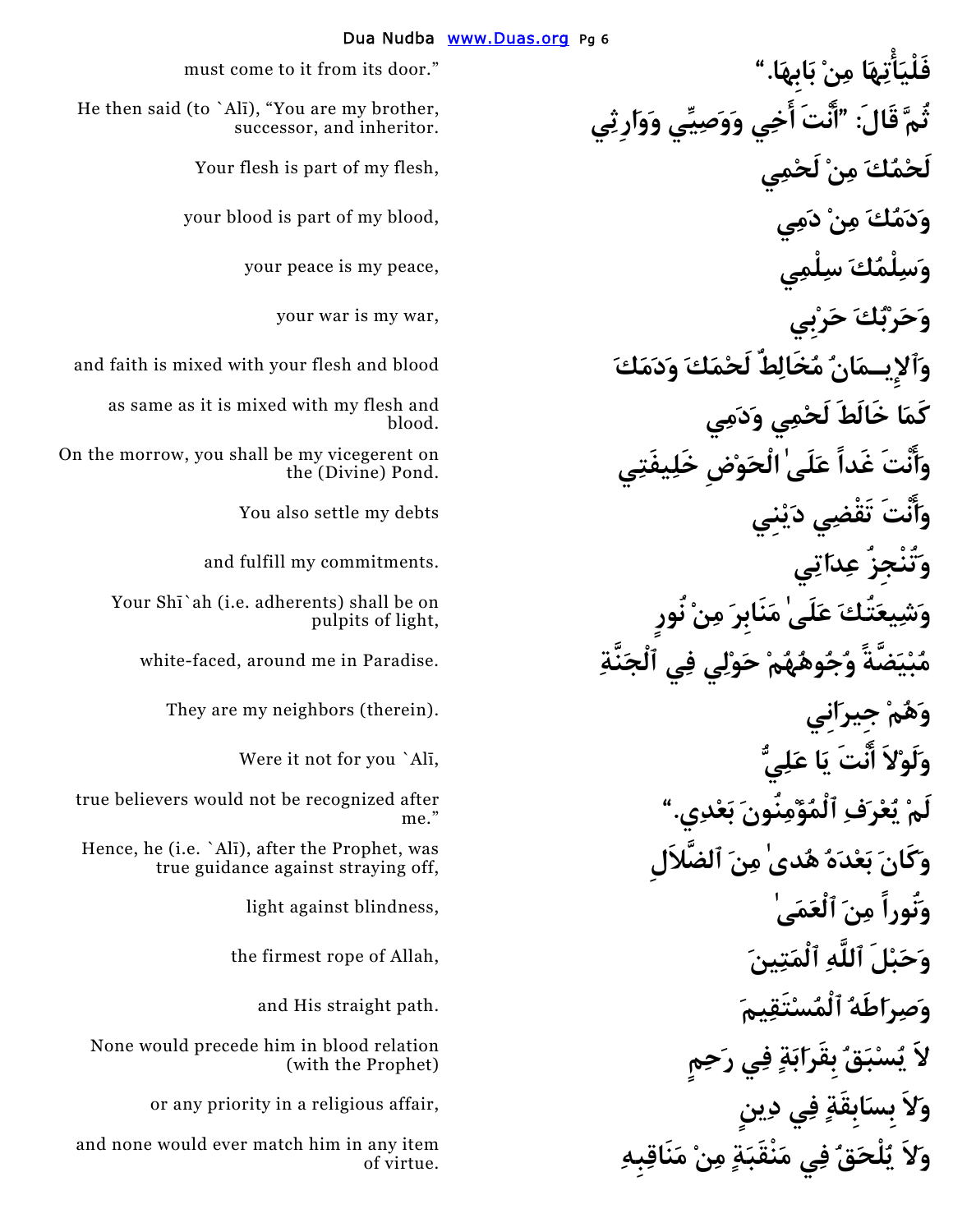**يَحْذُو حَذْوَ ٱلرَّسُولِ** ,Messenger the after patterned He **صَلَّىٰ ٱللَّهُ عَلَيْهِمَا وَآلِهِمَا وَيُقَاتِلُ عَلَىٰ ٱلتَّْٴاوِيلِ وَلاَ تَْٴاخُذُهُ فِي ٱللَّهِ لَوْمَةُ لاَئِمٍ قَدْ وَتَرَ فِيهِ صَنَادِيدَ ٱلْعَرَبِ وَقَتَلَ َٴابْطَالَهُمْ** ,heroes their killed **وَنَاوَشَ ذُؤْبَانَهُمْ** .fighters ferocious their eradicated and **َٴفَاوْدَعَ قُلُوبَهُمْ َٴاحْقَاداً** malice with hearts their in filled therefore He **بَدْرِيَّةً وَخَيْبَرِيَّةً وَحُنَيْنِيَّةً وَغَيْرَهُنَّ َٴفَاضَبَّتْ عَلَىٰ عَدَاوَتِهِ َٴوَاكَبَّتْ عَلَىٰ مُنَابَذَتِهِ** him dissenting upon attached and **حَتَّىٰ قَتَلَ ٱلنَّاكِثِينَ وَٱلْقَاسِطِينَ وَٱلْمَارِقِينَ وَلَمَّا قَضَىٰ نَحْبَهُ** away passed he When **وَقَتَلَهُ َٴاشْقَىٰ ٱلآخِرِينَ يَتْبَعُ َٴاشْقَىٰ ٱ َٴلاوَّلِينَ لَمْ يُمْتَثَلْ َٴامْرُ رَسُولِ ٱللَّهِ صَلَّىٰ ٱللَّهُ عَلَيْهِ وَآلِهِ** ,Household his and him bless Allah may **فِي ٱلْهَادِينَ بَعْدَ ٱلْهَادِينَ وَٱ ُٴلامَّةُ مُصِرَّةٌ عَلَىٰ مَقْتِهِ** him detesting on insisted people the ,rather **مُجْتَمِعَةٌ عَلَىٰ قَطِيعَةِ رَحِمِهِ وَإِِقْصَاءِ وُلْدِهِ إِِلاَّ ٱلْقَلِيلَ مِمَّنْ وَفَىٰ لِرِعَايَةِ ٱلْحَقِّ فِيهِمْ** 

may Allah's blessings be upon both of them and their Household.

He fought for the sake of true interpretation  $($ of the Qur' $\bar{a}$ n).

The blame of any blamer would never stop him from doing anything for the sake of Allah.

He thus exterminated the villains of the Arabs,

from the battles of Badr, Khaybar, and Hunayn as well as others.

Therefore, they clang inseparably to opposing him

until he had to kill the preachers, the unjust, and the apostates.

and he was killed by the most miserable of all of the late generations who will be attached to the most miserable of the past generations,

the decree of Allah's Messenger,

about the leadership of the successive guiding ones was not carried out;

and agreed unanimously on rupturing their relations with him

and moving away his descendants (from leadership),

except for a few ones who fulfilled the duty of observing their rights.

 **لَِقُت ْنَم لَِفَقُت** Many (of `Al¢'s descendants) were therefore slain,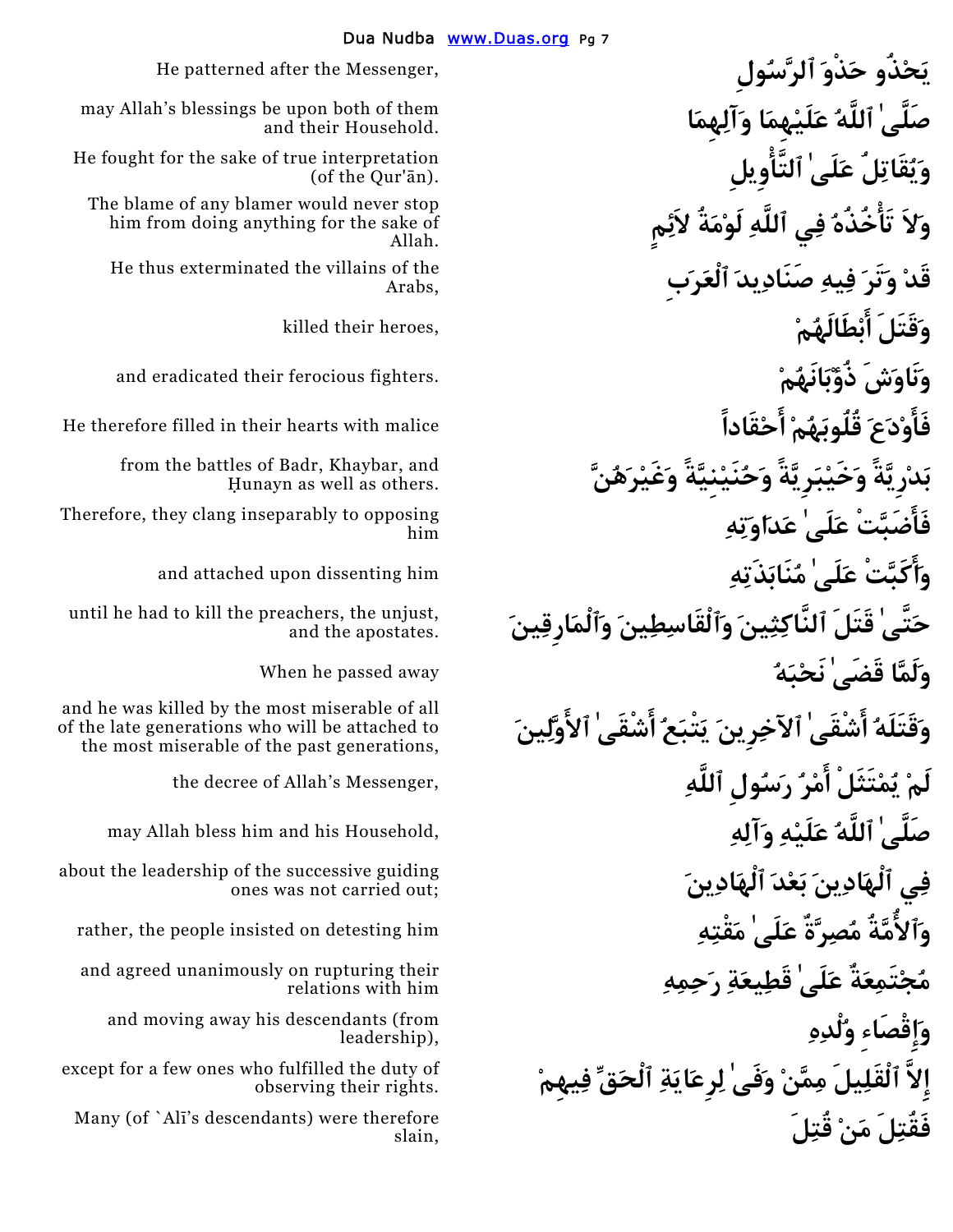**وَجَرَىٰ ٱلْقَضَاءُ لَهُمْ** them to applied thus were Decrees **بِمَا يُرْجَىٰ لَهُ حُسْنُ ٱلْمَثُوبَةِ إِِذْ كَانَتِ ٱ َٴلارْضُ لِلَّهِ** ;s'Allah is earth the ,Verily **يُورِثُهَا مَنْ يَشَاءُ مِنْ عِبَادِهِ وَٱلْعَاقِبَةُ لِلْمُتَّقِينَ** .pious the for be shall result end the and **إِِنْ كَانَ وَعْدُ رَبِّنَا لَمَفْعُولاًَ وَلَنْ يُخْلِفَ ٱللَّهُ وَعْدَهُ** .promise His fulfill to fail never shall Allah **وَهُوَ ٱلْعَزِيزُ ٱلْحَكِيمُ** .wise-All the ,Almighty the is He **َٴاهْلِ بَيْتِ مُحَمَّد وَعَلِيٍّ فَعَلَىٰ ٱ َٴلاطَائِبِ مِنْ صَلَّىٰ ٱللَّهُ عَلَيْهِمَا وَآلِهِمَا فَلْيَبْكِ ٱلْبَاكُونَ** .weep weepers let **وَإِِيَّاهُمْ فَلْيَنْدُبِ ٱلنَّادِبُونَ** .lament lamenters let ,too them For For the like of them, let tears be shed, **ُوعُٱلدُّم ِفَلْتَذْرِف ْهِمِثْلِمِلَو وَلْيَصْرُخِ ٱلصَّارِخُونَ** ,scream screamers **وَيَضِجَّ ٱلضَّاجُّونَ** ,yell yellers **وَيَعِجَّ ٱلْعَاجُّوَنَ** .wail wailers and ، ِ **َ ٱلْحَسَبِ ُ ۚ أَ فِ بَ ٱلْحُسَيْنِ ۚ ۚ** ۚ Where is al-Ḥasan? Where is al-Ḥusayn? أَيْنَ أَبْنَاء<sup>ٌ</sup> ٱلْحُسَيْنِ **صَالِحٌ بَعْدَ صَالِحٍ** ,another after one virtuous a **وَصَادِقٌ بَعْدَ صَادِقٍ** ?another after one veracious a and

many others were taken as captives,

and many others were banished.

in a form expected to grant them excellent reward for that.

He gives it in inheritance to whomever of His servants that He wishes;

All glory be to our Lord.

Most certainly, the promise of our Lord shall come to pass.

For the immaculate ones from the household of Muhammad and `Ali,

> may Allah bless both of them and their household,

Where are the sons of al-Husayn;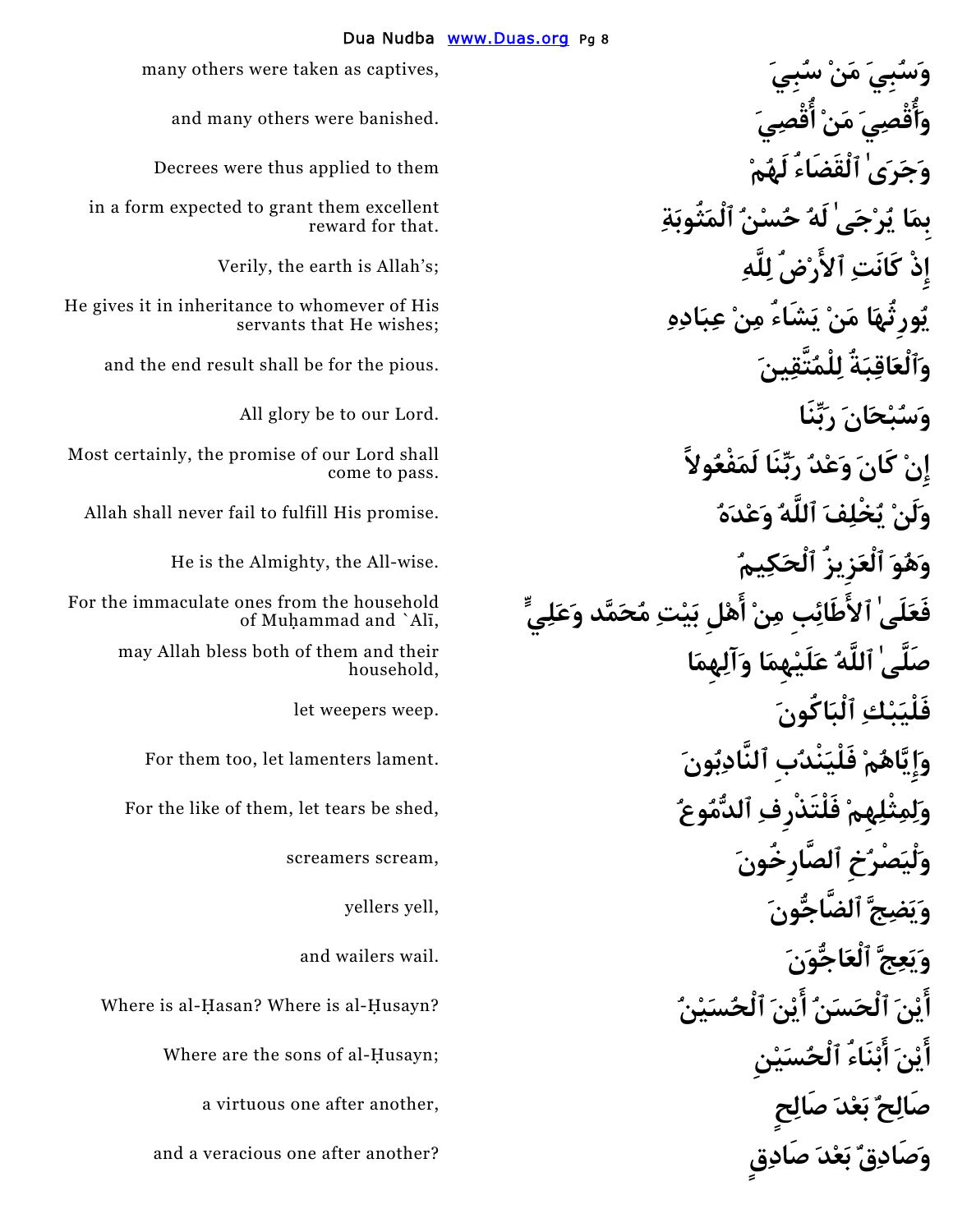Where is the course (to Allah) after a course? **ٱلسَّبِيلِ َدْعَب ٱلسَّبِيلُ َنْٴايَ َٴايْنَ ٱلْخِيَرَةُ بَعْدَ ٱلْخِيَرَةِ** ?best the after best the is Where **َٴايْنَ ٱلشُّمُوسُ ٱلطَّالِعَةُ** ?suns rising the are Where **َٴايْنَ ٱ َٴلاقْمَارُ ٱلْمُنِيرَةُ** ?moons shining the are Where أَنْنَ ٱلأَنْجُمُ ٱلزَّاهِرَةُ Where are the authorities of the religion **ٱلدِّينِ ُلاَمْٴاعَ َنْٴايَ وَقَوَاعِدُ ٱلْعِلْمِ** ?knowledge of foundations the and **Philip is the left by Allah by Allah by Allah by Allah by Allah by Allah by Allah by Allah by Allah by Allah b ٱلَّتِي لاََ تَخْلُو مِنَ ٱلْعِتْرَةِ ٱلْهَادِيةِ َٴاينَ ٱلْمُعَدُّ لِقَطْعِ دَابِرِ ٱلظَّلَمَةِ َٴايْنَ ٱلْمُنْتَظَرُ لإِقَامَةِ ٱ َٴلامْتِ وَٱلعِوَجِ َٴايْنَ ٱلْمُرْتَجىٰ لإِزَالَةِ ٱلْجَوْرِ وَٱلْعُدْوَانِ َٴايْنَ ٱلْمُدَّخَرُ لِتَجْدِيدِ ٱلْفَرَائِضِ وَٱلسُّنَنِ َٴايْنَ ٱلْمُتَخَيَّرُ لإِعَادَةِ ٱلْمِلَّةِ وَٱلشَّرِيعَةِ َٴايْنَ ٱلْمُؤَمَّلُ لإِحْيَاءِ ٱلْكِتَابِ وَحُدُودِهِ َٴايْنَ مُحْيِي مَعَالِمِ ٱلدِّينِ َٴوَاهْلِهِ َٴايْنَ قَاصِمُ شَوْكَةِ ٱلْمُعْتَدِينَ َٴايْنَ هَادِمُ َٴابْنِيَةِ ٱلشِّرْكِ وَٱلنِّفَاقِ َٴايْنَ مُبِيدُ َٴاهْلِ ٱلْفُسُوقِ وَٱلْعِصْيَانِ وَٱلطُّغْيَانِ** ?tyranny and ,disobedience **َٴايْنَ حَاصِدُ فُرُوعِ ٱلْغَيِّ وَٱلشِّقَاقِ َٴايْنَ طَامِسُ آثَارِ ٱلزَّيْغِ وَٱلاَٴهْوَاءِ َٴايْنَ قَاطِعُ حَبَائِلِ ٱلْكِذْبِ وَٱلٱِفْتِرَاءِ** 

Where are the brilliant stars?

that is always represented by individuals from the guiding (Prophetic) offspring?

Where is the one prepared for cutting off the roots of the wrongdoers?

Where is the one awaited for mending every unevenness and crookedness?

> Where is the one hoped for removing oppression and aggression?

Where is the one spared for refreshing the duties and traditions?

Where is the one chosen for restoring the faith and the code of law?

Where is the one expected to restore to life the Book and its provisions?

Where is the reviver of the elements of the religion and its people?

Where is the one shattering the arms of the aggressors?

Where is the one demolishing the edifices of polytheism and hypocrisy?

Where is the one annihilating the people of wickedness,

Where is the one uprooting the branches of error and insurgence?

> Where is the one effacing the traces of evasiveness and personal desires?

> Where is the one severing the ropes of fabrication and forgery?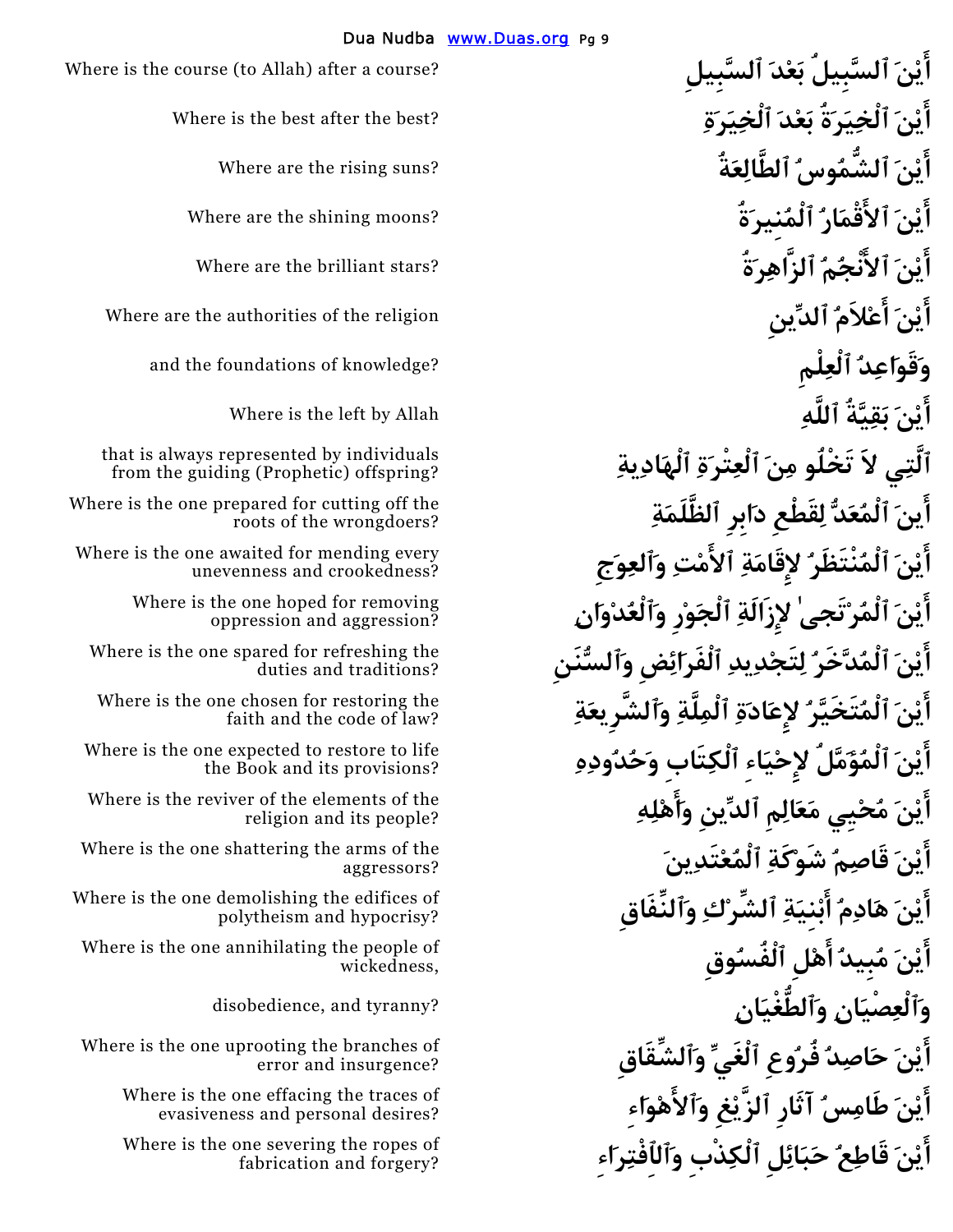**َٴايْنَ مُبِيدُ ٱلْعُتَاةِ وَٱلْمَرَدَةِ َٴايْنَ مُسْتَاْٴصِلُ َٴاهْلِ ٱلْعِنَادِ وَٱلتَّضْلِيلِ وَٱلإِلْحَادِ َٴايْنَ مُعِزُّ ٱ َٴلاوْلِيَاءِ وَمُذِلُّ ٱ َٴلاعْدَاءِ َٴايْنَ جَامِعُ ٱلْكَلِمَةِ عَلَىٰ ٱلتَّقْوَىٰ َٴايْنَ بَابُ ٱللَّهِ ٱلَّذِي مِنْهُ يُؤْتَىٰ َٴايْنَ وَجْهُ ٱللَّهِ ٱلَّذِي إِِلَيْهِ يَتَوَجَّهُ ٱ َٴلاوْلِيَاءُ َٴايْنَ ٱلسَّبَبُ ٱلْمُتَّصِلُ بَيْنَ ٱ َٴلارْضِ وَٱلسَّمَاءِ َٴايْنَ صَاحِبُ يَوْمِ ٱلْفَتْحِ** Day Conquest the of patron the is Where **وَنَاشِرُ رَايَةِ ٱلْهُدَىٰ َٴايْنَ مُؤَلِّفُ شَمْلِ ٱلصَّلاَحِ وَٱلرِّضَا َٴايْنَ ٱلطَّالِبُ بِذُحُولِ ٱ َٴلانْبِيَاءِ َٴوَابْنَاءِ ٱ َٴلانْبِيَاءِ َٴايْنَ ٱلطَّالِبُ بِدَمِ ٱلْمَقْتُولِ بِكَرْبَلاَءَ َٴايْنَ ٱلْمَنْصُورُ عَلَىٰ مَنِ ٱعْتَدَىٰ عَلَيْهِ وَٱفْتَرَىٰ َٴايْنَ ٱلْمُضْطَرُّ ٱلَّذِي يُجَابُ إِِذَا دَعَا َٴايْنَ صَدْرُ ٱلْخَلاَئِقِ ذُوُ ٱلْبِرِّ وَٱلتَّقْوَىٰ**  Where is the son of the well-chosen Prophet, **ٰصْطَفَىُٱلْم ٱلنَّبِيِّ ُنْٱب َنْٴايَ وَٱبْنُ عَلِيٍّ ٱلْمُرْتَضَىٰ** ,pleased-well the ¢Al `of son the the son of Khad¢jah the glittery lady, **ِٱلْغَرَّاء ةََيـجِخَد ُنْٱبَو وَٱبْنُ فَاطِمَةَ ٱلْكُبْرَىٰ** ?lady grand the imah¡§F of son the and **َٴانْتَ وَُٴامِّي وَنَفْسِي لَكَ ٱلْوِقَاءُ وَٱلْحِمَىٰ** .you for shield and protection be soul my May **يَا بْنَ ٱلسَّادَةِ ٱلْمُقَرَّبِينَ** !near drawn chiefs the of son O

Where is the one terminating the insolent defiant and persistent rebels?

Where is the one tearing up the people of obstinacy, misleading, and atheism?

Where is the one ennobling the saints and humiliating the enemies?

Where is the one bringing together (all scattered) words to piety?

Where is the door of Allah from which Allah is come?

Where is the Face of Allah towards whom the saints turn their faces.

Where is the means of access that is connectedly extended between the earth and the heavens.

and the stretcher of the pennon of true guidance?

Where is the one reunifying the dispersed parts of uprightness and contentment?

Where is the one demanding with the vengeance of the Prophets and their sons?

Where is the one demanding with the blood of the one slain in Karbala'?

> Where is the one granted aid against whomever transgresses and forges lies against him?

Where is the distressed who is answered when he prays?

Where is the forepart of the creatures who enjoys dutifulness and piety?

**بِابِي ٴَ** May my father and mother be ransoms for you.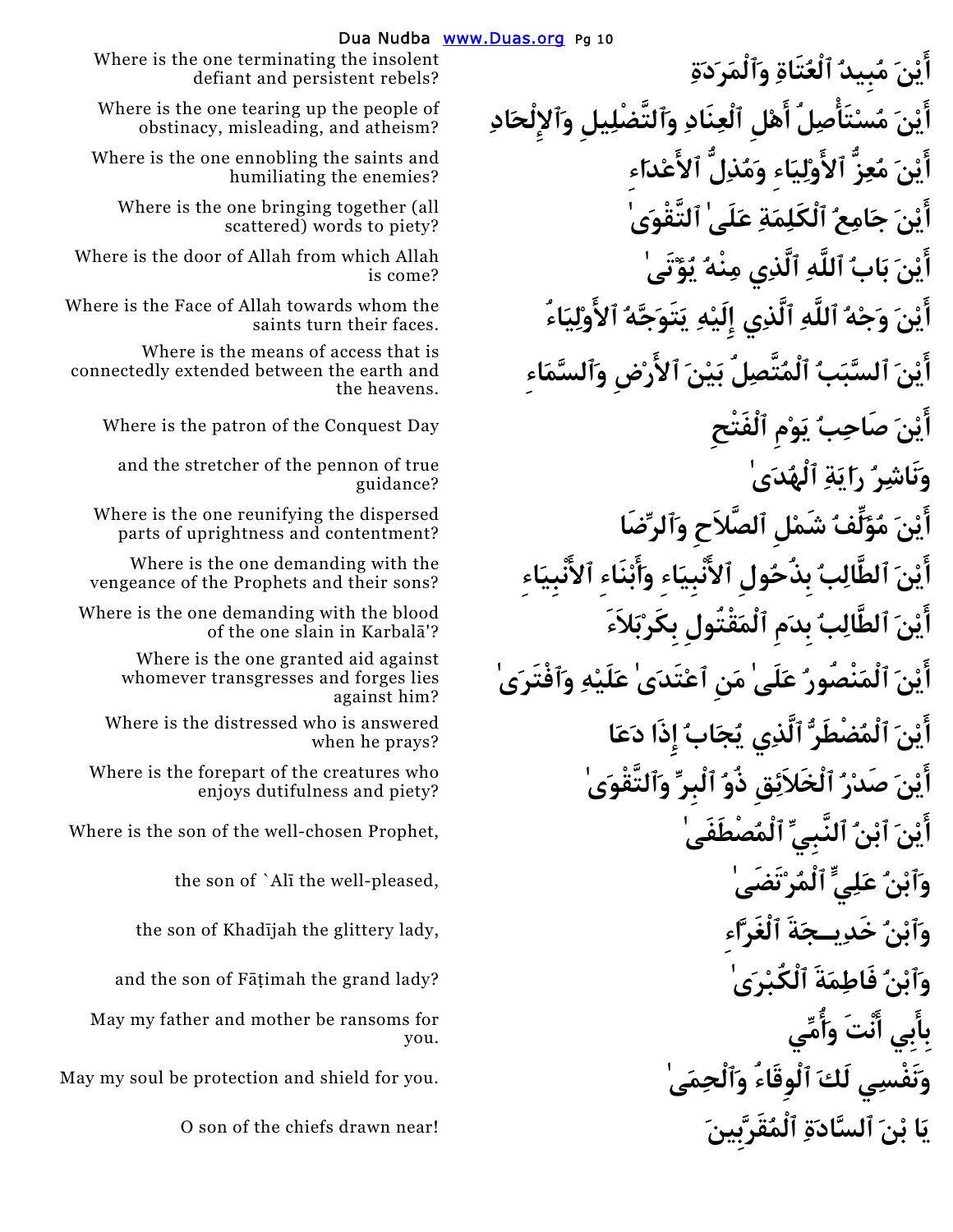**يَا بْنَ ٱلنُّجَبَاءِ ٱ َٴلاكْرَمِينَ يَا بْنَ ٱلْخِيَرَةِ ٱلْمُهَذَّبِينَ** !ones refined best-ever the of son O O son of the all-libera **َبِينَٴنْجَٱلا ِٱلْغَطَارِفَة َنْب اَي** l and all-select ones! **يَا بْنَ ٱلْخَضَارِمَةِ ٱلْمُنْتَجَبِينَ يَا بْنَ ٱلْبُدُورِ ٱلْمُنِيرَةِ** !moons full giving-light of son O **يَا بْنَ ٱلسُّرُجِ ٱلْمُضِيئَةِ** !lanterns beaming of son O **يَا بْنَ ٱلشُّهُبِ ٱلثَّاقِبَةِ** !flames piercing of son O **يَا بْنَ ٱ َٴلانْجُمِ ٱلزَّاهِرَةِ** !stars luminous of son O **يَا بْنَ ٱلسُّبُلِ ٱلْوَاضِحَةِ** !ways patent of son O **يَا بْنَ ٱلاَٴعْلاَمِ ٱللاَّئِحَةِ** !signs obvious of son O **يَا بْنَ ٱلْعُلُومِ ٱلْكَامِلَةِ** !knowledge perfect of son O **يَا بْنَ ٱلسُّنَنِ ٱلْمَشْهُورَةِ** !traditions renowned of son O **يَا بْنَ ٱلْمَعَالِمِ ٱلْمَْٴاثُورَةِ** !features established-well of son O **يَا بْنَ ٱلْمُعْجِزَاتِ ٱلْمَوْجُودَةِ** !miracles known-well of son O **يَا بْنَ ٱلصِّرَاطِ ٱلْمُسْتَقِيمِ** !path straight the of son O **يَا بْنَ ٱلنَّبَإِ ٱلْعَظِيمِ** !news great the of son O **يَا بْنَ مَنْ هُوَ فِي ُٴامِّ ٱلْكِتَابِ لَدَىٰ ٱللَّهِ عَلِيٌّ حَكِيمٌ يَا بْنَ ٱلآيَاتِ وَٱلْبَيِّنَاتِ** !manifestations and signs of son O

Dua Nudba www.Duas.org Pg 11 O son of the most honorable, outstanding ones! **يَا بْنَ ٱلْهُدَاةِ ٱلْمَهْدِيِّينَ** !ones guided-well and guiding the of son O **يَا بْنَ ٱلاَٴطَائِبِ ٱلْمُطَهَّرِينَ** !ones purified and immaculate the of son O O son of the ample-giving, finely elected ones! **يَا بْنَ ٱلْقَمَاقِمَةِ ٱلاَٴكْرَمِينَ** !ones honorable most ,bounteous the of son O **يَا بْنَ ٱلدَّلاَئِلِ ٱلْمَشْهُودَةِ** !demonstrations witnessed widely of son O O son of him who is elevated and full of wisdom in the original of the Book with Allah.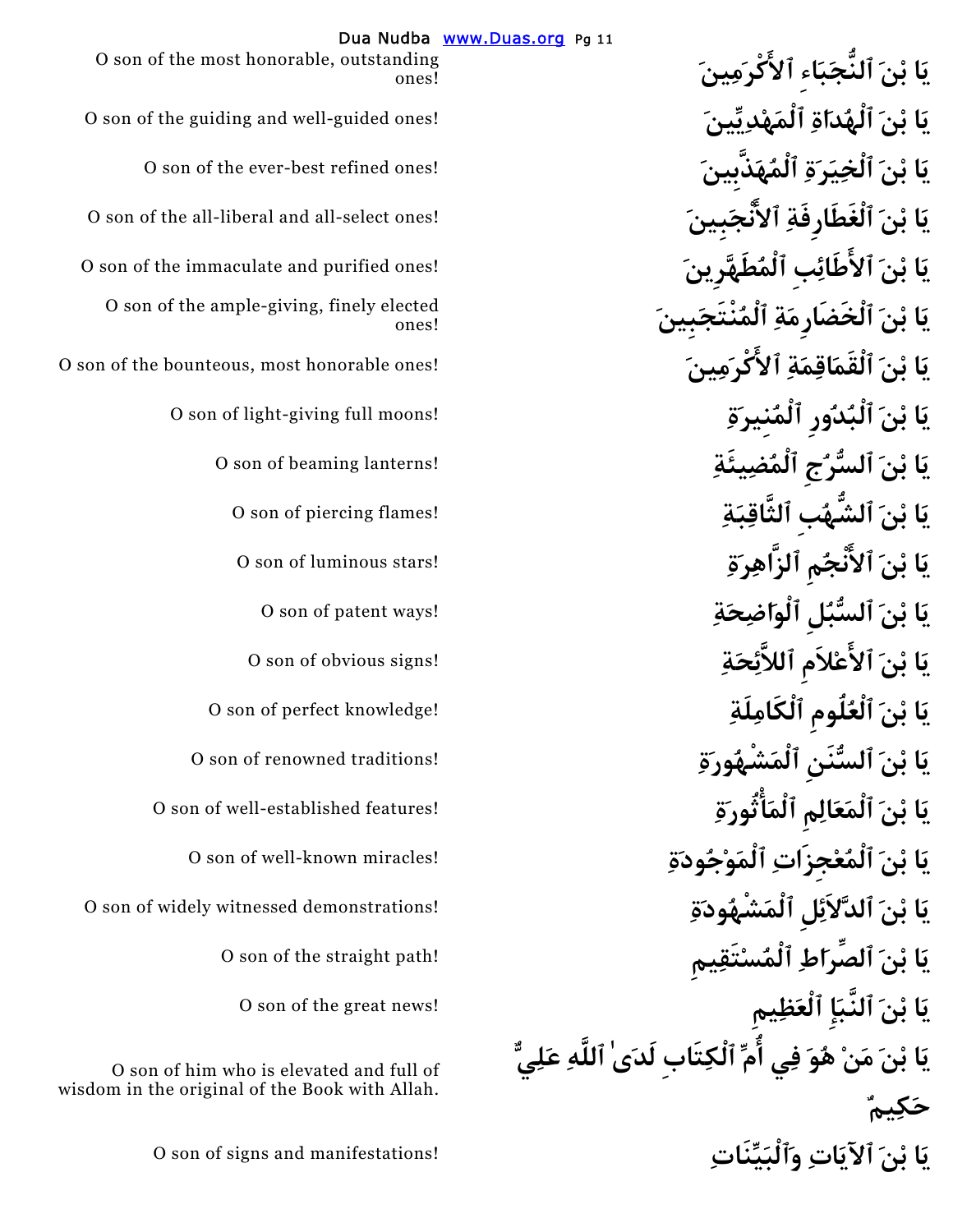**يَا بْنَ ٱلدَّلاَئِلِ ٱلظَّاهِرَاتِ** !evidence of points apparent of son O **يَا بْنَ ٱلْبَرَاهِينِ ٱلْوَاضِحَاتِ ٱلْبَاهِرَاتِ يَا بْنَ ٱلْحُجَجِ ٱلْبَالِغَاتِ** !arguments conclusive of son O **يَا بْنَ ٱلنِّعَمِ ٱلسَّابِغَاتِ** !bounties superabundant of son O **يَا بْنَ طـٰهٰ وَٱلْمُحْكَمَاتِ** !(verses (decisive the and¡ h¡± of son O لَ**سِي وَٱلذَّارِ يَاتِ** مِسْنَ مِنْ لَّاتِ O son of Yāsīn and al-Dhāriyāt (the **يَا بْنَ ٱلطُّورِ وَٱلْعَادِيَاتِ مَا بْنَ مَنْ دَنَا فَتَدَلَّ**ے ۚ o son of him who drew near and then bowed; **َٴادْنَىٰ ْٴاوَ نِْيَسْقَو َقَاب َفَكَان** he therefore was the measure of two bows or **دُنُوّاً وَٱقْتِرَاباً مِنَ ٱلْعَلِيِّ ٱ َٴلاعْلَىٰ لَيْتَ شِعْرِي بَلْ َٴايُّ َٴارْضٍ تُقِلُّكَ َٴاوْ ثَرَىٰ** ?you carrying is soil or land which Or  **ٰ َٴابِرَضْوَىٰ َٴاوْ غَيْرِهَا َٴامْ ذِي طُوَىٰ◌ َٴارَىٰ ٱلْخَلْقَ وَلاَ تُرَىٰ نْ ٴَا لَيََّع زِيزٌَع** It is hard for me that I can see all creatures **وَلاَ َٴاسْمَعُ لَكَ حَسِيساً وَلاَ نَجْوَىٰ نْ تُحِيطَ بِكَ دُونِيَ ٱلْبَلْوَىٰ وَلاَ يَنَالُكَ مِنِّي ضَجِيجٌ وَلاَ شَكْوَىٰ بِنَفْسِي َٴانْتَ مِنْ مُغَيَّبٍ لَمْ يَخْلُ مِنَّا بِنَفْسِي َٴانْتَ مِنْ نَازِحٍ مَا نَزَحَ عَنَّا بِنَفْسِي َٴانْتَ ُٴامْنِيَّةُ شَائِقٍ يَتَمَنَّىٰ مِنْ مُؤْمِنٍ وَمُؤْمِنَةٍ ذَكَرَا فَحَنَّا بِنَفْسِي َٴانْتَ مِنْ عَقِيدِ عِزٍّ لاَ يُسَامَىٰ** 

O son of clear-cut and dazzling substantiations!

winnowing winds)!

O son of al-Tūr (the Mount of Revelation) and al-` $\bar{A}$ diyāt (the running steeds)!

closer still;

nearness and closeness to the Most High and Most Exalted (Lord)!

How I wonder! Where has farness taken you? **ٰىَٱلنَّو َبِك تَقَرَّتْْٱس َنْٴايَ**

Is it on (Mount) Radwa or elsewhere on  $(Mount) Dh<sub>i</sub>-Tuw<sub>a</sub>?$ 

but I can neither see you

nor can I hear any whisper or confidential talk from you!

**ٴَا لَيََّع زِيزٌَع** It is hard for me that ordeals encompass you, not me

and neither cry nor complaint from me can rally round you!

May my soul be ransom for you; for although you are hidden from us, you have never forsaken us.

May my soul be ransom for you; for although you are away, you have never been away from us.

May my soul be ransom for you; for you are the wish of an eager

believing man or woman who mention you and miss you.

May my soul be ransom for you; for you are an unmatched pioneer of dignity.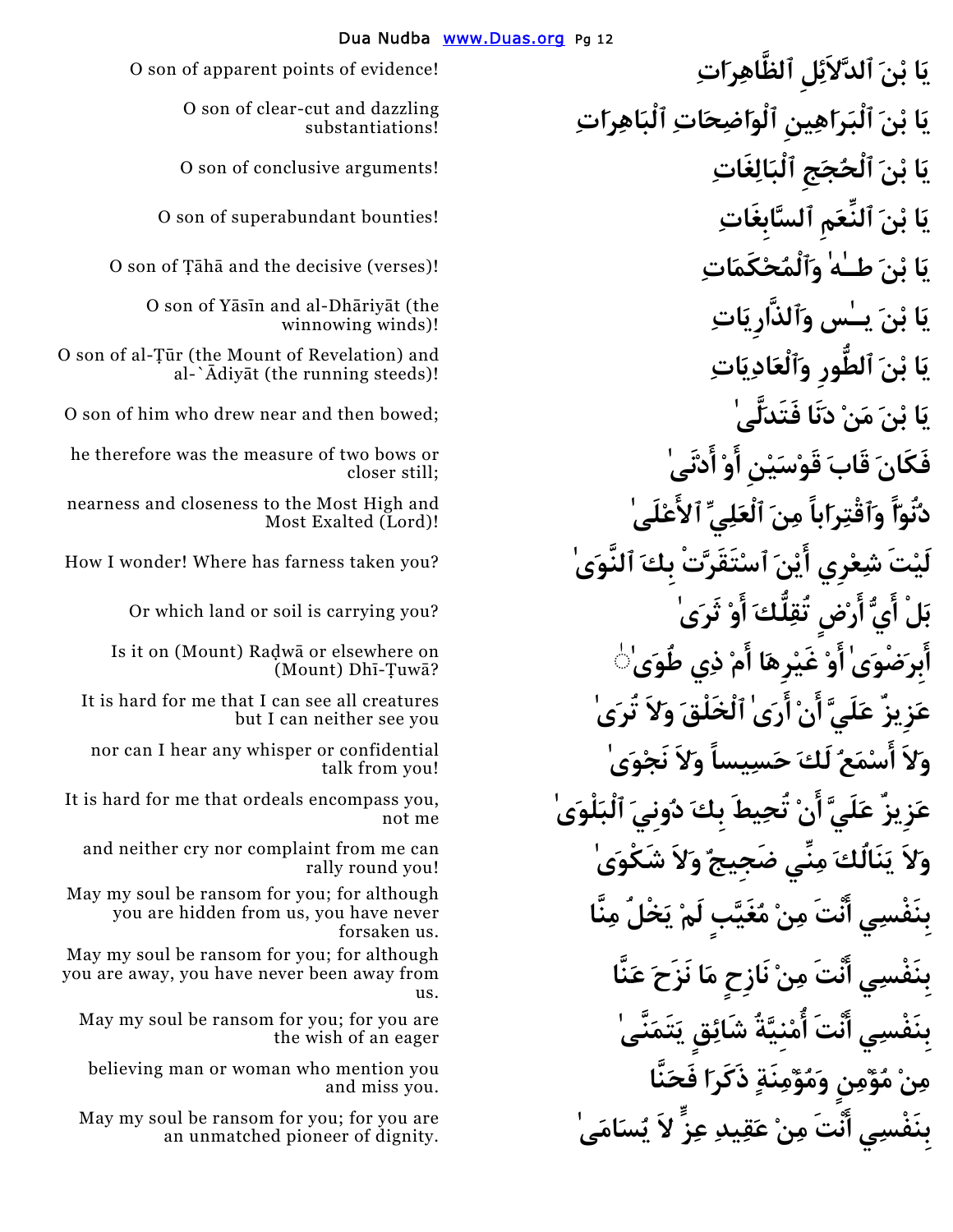**َٴاثِيلِ مَجْدٍ لاَ يُجَارَىٰ ْنِم ٴانْتََ يِبِنَفْس** May my soul be ransom for you; for you are **بِنَفْسِي َٴانْتَ مِنْ تِلاَدِ نِعَمٍ لاََ تُضَاهَىٰ بِنَفْسِي َٴانْتَ مِنْ نَصِيفِ شَرَفٍ لاََ يُسَاوَىٰ إِلَىٰ مَتَىٰ َٴاحَارُ فِيكَ يَا مَوْلاَيَ وَإِِلَىٰ مَتَىٰ َٴوَايَّ خِطَابٍ َٴاصِفُ فِيكَ وَاَٴيَّ نَجْوَىٰ نْ ُٴاجَابَ دُونَكَ وَُٴانَاغَىٰ ٴَا لَيََّع زِيزٌَع** It is hard for me that I can receive answers **َٴابْكِيَكَ وَيَخْذُلَكَ ٱلْوَرَىٰ نْ ٴَا لَيََّع زِيزٌَع** It is hard for me that I weep for you but the **نْ يَجْرِيَ عَلَيْكَ دُونَهُمْ مَا جَرَىٰ ٴَا لَيََّع زِيزٌَع** It is hard for me that what has happened **هَلْ مِنْ مُعِينٍ فَاُٴطِيلَ مَعَهُ ٱلْعَوِيلَ وَٱلْبُكَاءَ هَلْ مِنْ جَزُوعٍ فَاُٴسَاعِدَ جَزَعَهُ إِِذَا خَلاَ هَلْ قَذِيَتْ عَيْنٌ فَسَاعَدَتْهَا عَيْنِي عَلَىٰ ٱلْقَذَىٰ َٴاحْمَدَ سَبِيلٌ فَتُلْقَىٰ َنْب اَي َكْلَيِإِ لَْه** Is there any way to meet you, O son of A¦mad **هَلْ يَتَّصِلُ يَوْمُنَا مِنْكَ بِعِدَةٍ فَنَحْظَىٰ مَتَىٰ نَرِدُ مَنَاهِلَكَ ٱلرَّوِيَّةَ فَنَرْوَىٰ مَتَىٰ نَنْتَقِعُ مِنْ عَذْبِ مَائِكَ**  because thirst has been too long? **ٰىَٱلصَّد طَالَ ْفَقَد مَتَىٰ نُغَادِيكَ وَنُرَاوِحُكَ فَنُقِرَّ عَيْناً مَتَىٰ تَرَانَا وَنَرَاكَ وَقَدْ نَشَرْتَ لِوَاءَ ٱلنَّصْرِ تُرَىٰ َٴاتَرَانَا نَحُفُّ بِكَ وَاَٴنْتَ تَؤُمُّ ٱلْمَلَاَٴ وَقَدْ مَلَاْٴتَ ٱ َٴلارْضَ عَدْلاًَ َٴوَاذَقْتَ َٴاعْدَاءَكَ هَوَاناً وَعِقَاباً َٴوَابَرْتَ ٱلْعُتَاةَ وَجَحَدَةَ ٱلْحَقِّ وَقَطَعْتَ دَابِرَ ٱلْمُتَكَبِّرِينَ** ,arrogant the of roots the off cut

an unrivaled origin of glory.

May my soul be ransom for you; for you are unparalleled center of bounties.

May my soul be ransom for you; for you are unequaled in all-inclusive honor.

Until when will I be bewildered about you, O my master, and until when?

In what kind of statement and in what kind of talk can I describe you?

and words, but you cannot.

others disappoint you.

afflict you other than all the others.

Is there any helper with whom I may lament and bewail as much as I wish?

Is there any aggrieved one whom I can help in grief when he becomes tired?

Is there any eye moling out and thus my eye may help it to mol out more?

(the Prophet)?

Will our day be promised to catch your day and we will thus achieve our hope?

When will we be able to join your refreshing springs and we will then be satiated?

When will we quench our thirst from your fresh water,

When will we accompany you in coming and going so that our eyes will be delighted?

> When will you see us and we see you spreading the pennon of victory?

Can it be that we surround you while you are leading the groups,

after you will have filled in the earth with justice,

> tasted your enemies humiliation and punishment,

annihilated the insolent defiant and the deniers of the truth,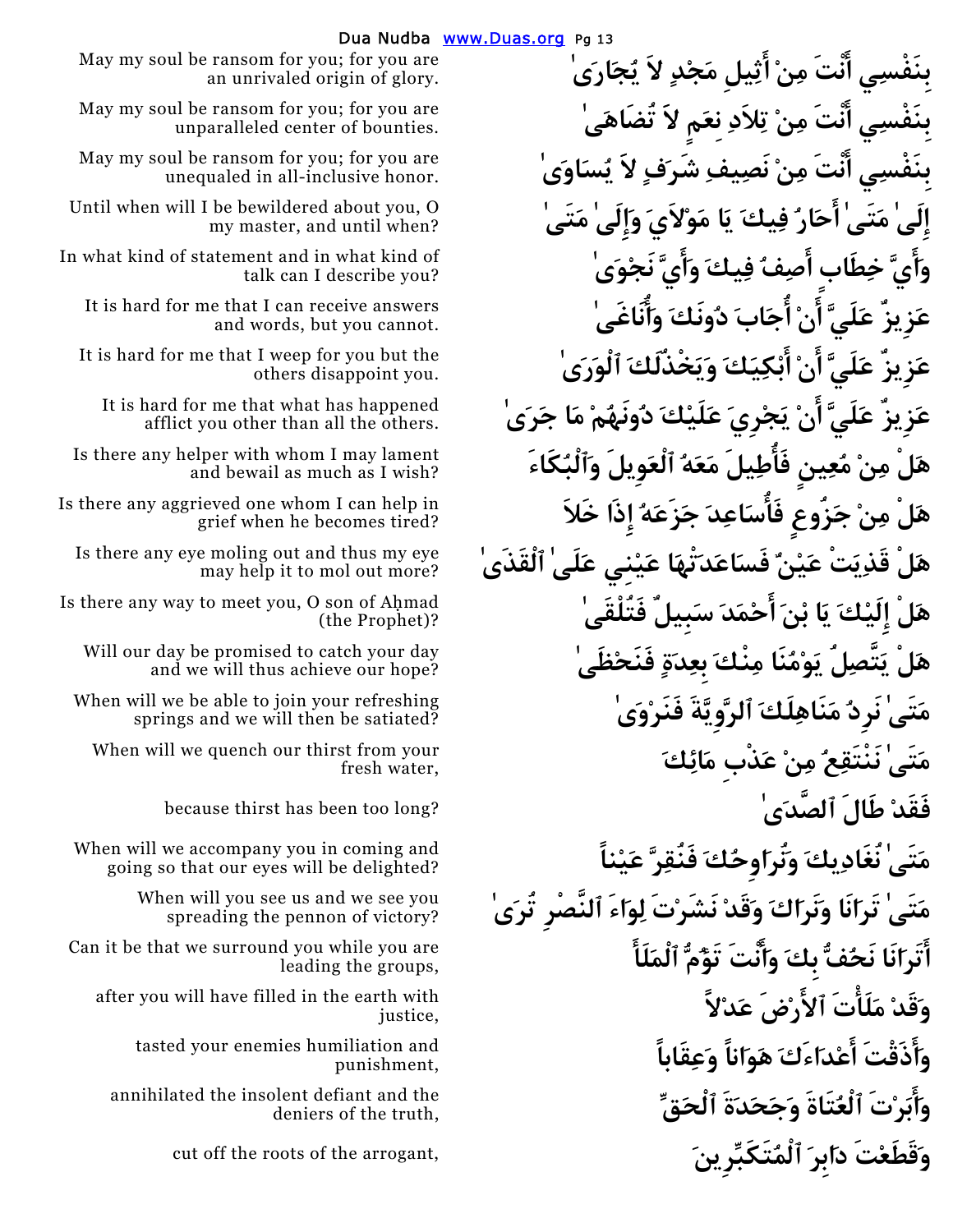**وَٱجْتَثَثْتَ ُٴاصُولَ ٱلظَّالِمِينَ** ,wrongdoers the of sources the eradicated **وَنَحْنُ نَقُولُ ٱلْحَمْدُ لِلَّهِ رَبِّ ٱلْعَالَمِينَ اَللَّهُمَّ َٴانْتَ كَشَّافُْٱلكُرَبِ وَٱلْبَلْوَىٰ وَإِِلَيْكَ َٴاسْتَعْدِي فَعِنْدَكَ ٱلْعَدْوَىٰ َٴوَانْتَ رَبُّ ٱلآخِرَةِ وَٱلدُّنْيَا فَاَٴغِثْ يَا غِيَاثَ ٱلْمُسْتَغِيثِينَ عُبَيْدَكَ ٱلْمُبْتَلَىٰ َٴوَارِهِ سَيِّدَهُ يَا شَدِيدَ ٱلْقُوَىٰ َٴوَازِلْ عَنْهُ بِهِ ٱ َٴلاسَىٰ وَٱلْجَوَىٰ وَبَرِّدْ غَلِيلَهُ يَا مَنْ عَلَىٰ ٱلْعَرْشِ ٱسْتَوَىٰ وَمَنْ إِِلَيْهِ ٱلرُّجْعَىٰ وَٱلْمُنْتَهَىٰ اَللَّهُمَّ وَنَحْنُ عَبِيدُكَ ٱلتَّائِقُونَ إِلَىٰ وَلِيِّكَ**  who reminds of You and Your Prophet; **َبِنَبِيِّكَو َبِك ذَكِّرُِٱلْم خَلَقْتَهُ لَنَا عِصْمَةً وَمَلاَذاً َٴوَاقَمْتَهُ لَنَا قِوَاماً وَمَعَاذاً وَجَعَلْتَهُ لِلْمُؤْمِنِينَ مِنَّا إِِمَاماً فَبَلِّغْهُ مِنَّا تَحِيَّةً وَسَلاَماً وَزِدْنَا بِذٰلِكَ يَا رَبِّ إِِكْرَاماً وَٱجْعَلْ مُسْتَقَرَّهُ لَنَا مُسْتَقَرّاً وَمُقَاماً َٴوَاتْمِمْ نِعْمَتَكَ بِتَقْدِيـمِكَ إِِيَّاهُ َٴامَامَنَا َجِنَانَك نَاَتُورِد ٰتَّىَح** so that You shall allow us to enter the **وَمُرَافَقَةَ ٱلشُّهَدَاءِ مِنْ خُلَصَائِكَ اَللَّهُمَّ صَلِّ عَلَىٰ مُحَمَّدٍ وَآلِ مُحَمَّدٍ** 

and we keep on saying, "All praise be to Allah the Lord of the worlds?"

> O Allah, You are verily the reliever from agonies and ordeals.

To You do I complain about the transgressions against me, for You alone are worthy of receiving complaints,

and You are alone the Lord of the Hereafter and this world.

So, (please) aid Your agonized worthless servant, O Aide of those who seek aid,

grant him (i.e. Your servant) chance to see his master, O Lord of mighty prowess,

remove from him misfortune and anguish, in the name of his master,

> and satisfy his thirst, O He Who is established on the Throne

and He to Whom is the return and the final goal.

O Allah, we are Your servants who are fervently willing to meet Your vicegerent,

and whom You have created as haven and refuge for us,

You have appointed as foundation and source of protection for us,

and whom You have made to be the leader of the believers among us.

> So, (please) convey to him greetings and salutations from us,

endue us with more honor, O my Lord, through that,

decide his settlement among us to be settlement and dwelling for us,

and perfect Your bounty by making him occupy the leading position before us

gardens of Your Paradise

and to accompany the martyrs from among Your elite ones.

 $\overline{a}$ 

O Allah, (please) send blessings upon Muhammad and the Household of Muhammad; $(1)$ 

<sup>&</sup>lt;sup>(1)</sup> This section of the supplication has been mentioned in the following form in the books of `Allāmah al-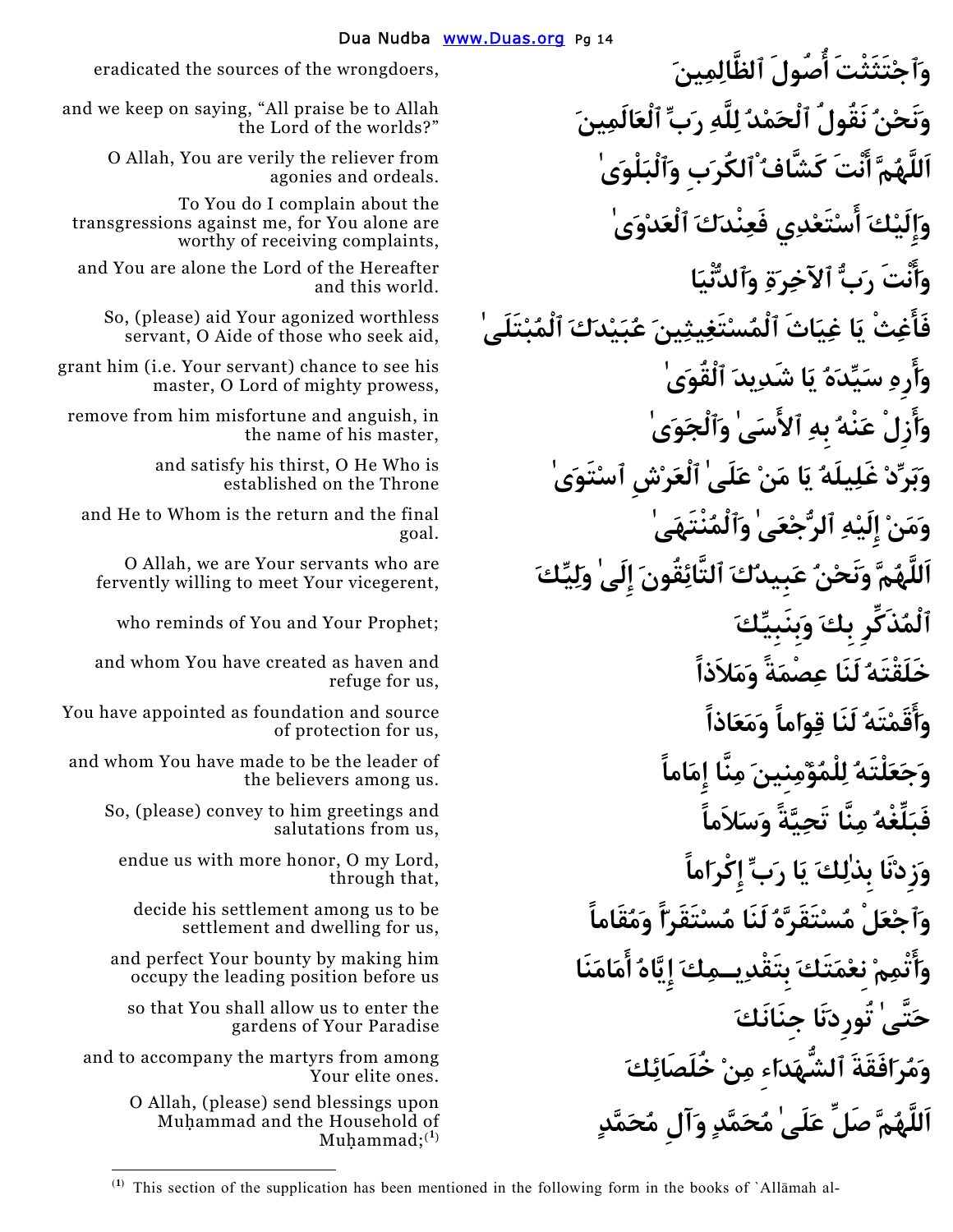**وَصَلِّ عَلَىٰ مُحَمَّدٍ جَدِّهِ وَرَسُولِكَ ٱلسَّيِّدِ ٱ َٴلاكْبَرِ**  eed apon his father the junior master, **أَسه ٱلسَّيِّدِ ٱلأَصْغَرِ وَجَدَّتِهِ ٱلصِّدِّيقَةِ ٱلْكُبْرَىٰ فَاطِمَةَ بِنْتِ مُحَمَّدٍ** ,ammad¦Mu of daughter the imah¡§F **صَلَّىٰ ٱللَّهُ عَلَيْهِ وَآلِهِ** ,Household his and him upon be peace **وَعَلَىٰ مَنِ ٱصْطَفَيْتَ مِنْ آبَائِهِ ٱلْبَرَرَةِ وَعَلَيْهِ َٴافْضَلَ َٴوَاكْمَلَ** 

and send blessings upon Muhammad his grandfather and Your messenger;

the senior master,

upon his grand mother the grand veracious lady

upon his dutiful fathers whom You have chosen (over all others),

and upon him with such most favorable, most perfect,

 $\overline{a}$ 

| Majlisi:                                                                                     |                                                   |                                                    |
|----------------------------------------------------------------------------------------------|---------------------------------------------------|----------------------------------------------------|
| O Allah, (please) send blessings<br>upon Your argument                                       | allāhumma salli `alā hujjatika                    | اَللَّهُمَّ صَلِّ عَلَىٰ حُجَّتِكَ                 |
| and the authority by Your<br>command.                                                        | wa waliyyi amrika                                 | وَوَلِيٍّ أَمْرِكَ                                 |
| And bless his grandfather<br>Muhammad Your messenger;                                        | wa şalli `alā jaddihī<br>muhammadin rasūlika      | وَصَلِّ عَلَىٰ جَدِّهِ مُحَمَّدِ رَسُولِكَ         |
| the senior master.                                                                           | alssayyidi al-akbari                              | ٱلسَّيِّدِ ٱلأَكْبَرِ                              |
| And bless his father                                                                         | wa şalli `alā abīhi                               | وَصَلٍّ عَلَىٰ أَبِيهِ                             |
| the valiant master,                                                                          | alssayyidi alqaswari                              | ٱلسَّيِّدِ ٱلْقَسْوَر                              |
| the bearer of the Pennon in the<br>Resurrection,                                             | wa hāmili alliwā' i fī almahshari                 | وَحَامِلِ ٱللَّوَاءِ فِي ٱلْمَحْشَرِ               |
| the server of his loyalists with<br>water from the River Kawthar,                            | wa sāqī awliyā'ihī min nahri<br>alkawthari        | وَسَاقِى أَوْلِيَاءهِ مِنْ نَهْرِ ٱلْكَوْثَرِ      |
| the commander on all the other<br>human beings;                                              | wal-amīri `alā sā'iri albashari                   | وَٱلأَهِيرِ عَلَىٰ سَائِرِ ٱلْبَشَرِ               |
| whoever believes in him will be<br>the winner                                                | alladhī man āmana bihī faqad<br>zafara            | ٱلَّذِى مَنْ آمَنَ بِهِ فَقَدْ ظَفَرَ              |
| but whoever disbelieves in him<br>will put himself at risk and will<br>abandon the religion. | wa man lam yu'min bihī faqad<br>khatara wa kafara | وَمَنْ لَمْ يُؤْمِنْ بِهِ فَقَدْ خَطَرَ وَكَفَرَ   |
| May Allah bless him and his<br>brother (the Prophet)                                         | sallā allāhu `alayhi wa `alā<br>akhīhi            | صَلَّىٰ ٱللَّهُ عَلَيْهِ وَعَلَىٰ أَخِيهِ          |
| as well as their descendants,<br>the blessed and white-faced,                                | wa `alā anjālihimā almayāmīni<br>alghurari        | وَعَلَىٰ أَنْجَالِهِمَا ٱلْمَيَامِينِ ٱلْغُرَرِ    |
| with such blessing that<br>continues as long as the sun<br>rises and the moon illumines.     | mā tala`at shamsun wa mā adā'a<br>qamarun         | مَا طَلَعَتْ شَمْسٌ وَمَا أَضَاءَ قَمَرٌ           |
| Blessings be also upon his<br>grand veracious grandmother                                    | wa `alā jaddatihī alssiddīgati<br>alkubrā         | وَعَلَىٰ جَدَّتِهِ ٱلصِّدِّيقَةِ ٱلْكُبْرَىٰ       |
| Fāțimah the Luminous                                                                         | fātimata alzzahrā'i                               | فَاطِمَةَ ٱلزَّهْرَاءِ                             |
| and upon his dutiful fathers<br>whom You have chosen (over<br>all others)                    | wa `alā man iştafayta min<br>ābā'ihī albararati   | وَعَلَىٰ مَن ٱصْطَفَيْتَ مِنْ آبَائِهِ ٱلْبَرَرَةِ |
|                                                                                              |                                                   |                                                    |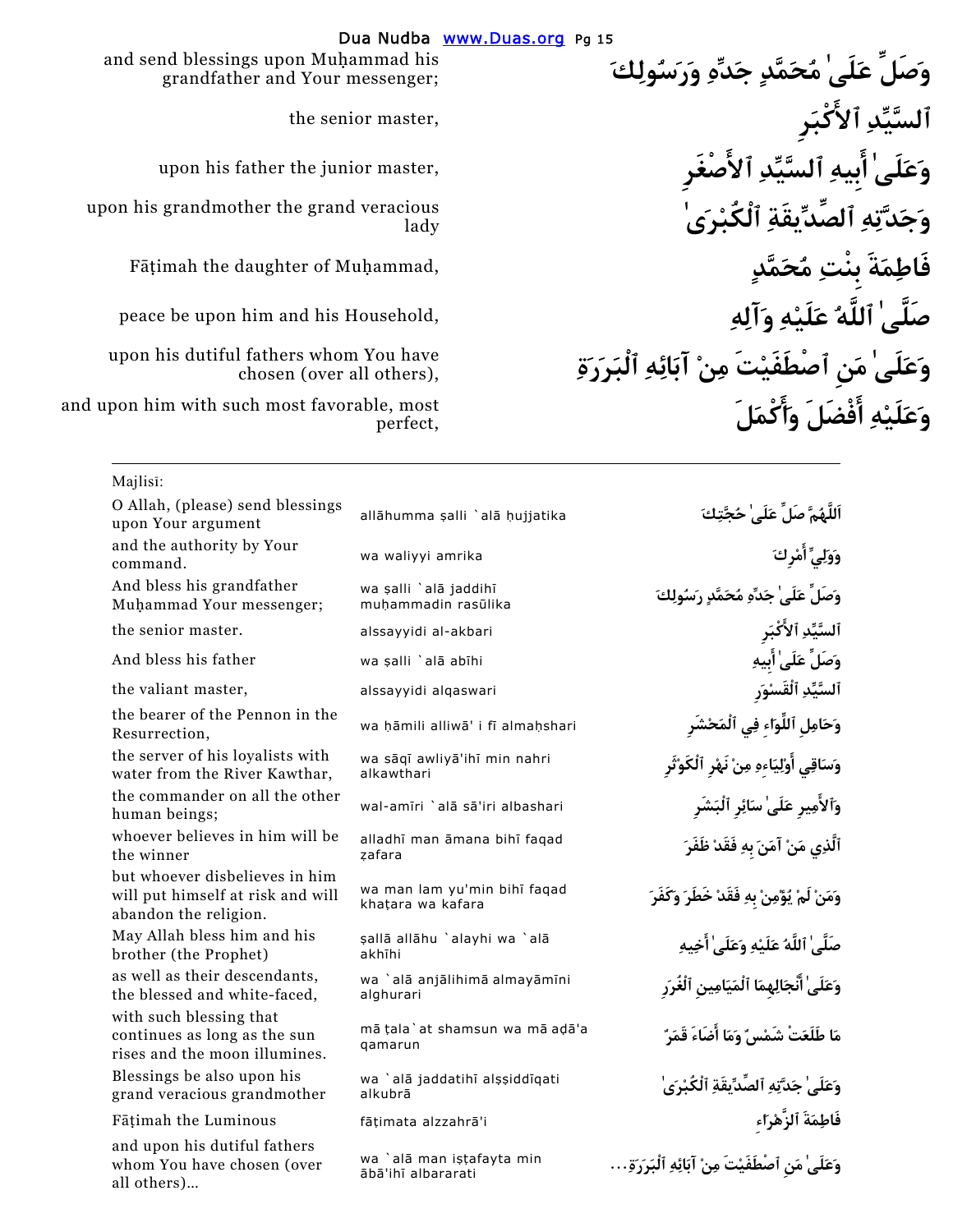**َٴوَاتَمَّ َٴوَادْوَمَ** ,permanent most ,thorough most **َٴوَاكْثَرَ َٴوَاوْفَرَ** plentiful most and ,abundant most **وَصَلِّ عَلَيْهِ صَلاَةً لاََ غَايَةَ لِعَدَدِهَا وَلاَ نِهَايَةَ لِمَدَدِهَا** ,ending-never is quantity whose **وَلاَ نَفَادَ لاَِٴمَدِهَا** .interminable is time whose and **َٴوَادْحِضْ بِهِ ٱلْبَاطِلَ َٴوَادِلْ بِهِ َٴوَاذْلِلْ بِهِ وُصْلَةً تُؤَدِّي إِلَىٰ مُرَافَقَةِ سَلَفِهِ وَٱلِٱجْتِهَادِ فِي طَاعَتِهِ** him to obedience in efforts all exert **وَٱجْتِنَابِ مَعْصِيَتِهِ** ,him disobeying avoiding and **وَهَبْ لَنَا رَْٴافَتَهُ وَرَحْمَتَهُ** ,mercy ,kindness his us grant and **وَدُعَاءَهُ وَخَيْرَهُ** goodness his and ,)us for (prayer **مَا نَنَالُ بِهِ سَعَةً مِنْ رَحْمَتِكَ وَفَوْزاً عِنْدَكَ** .You with achievement and

**َٴاصْفِيَائِكَ حَدٍ مِنْ ٴَا ٰلَىَع تَْصَلَّي اَم** blessings that You have ever sent upon any of Your elite ones **وَخِيَرَتِكَ مِنْ خَلْقِكَ** .creatures Your among ones chosen-well and And (please) bless him with such blessings whose number is infinite, ,rights all establish **اَللَّهُمَّ َٴوَاقِمْ بِهِ ٱلْحَقَّ** ,him Through! Allah O refute the entire wrong, grant triumph to Your loyalists, **humiliate Your enemies, وَصِلِ ٱللَّهُمَّ بَيْنَنَا وَبَيْنَهُ** us and him between ,Allah O ,establish a connection that leads us to accompany his ancestors, **ْٴاخُذُ بِحُجْزَتِهِمْ َي ْمَّنِم لْنَاَعْٱجَو** include us with those who will take their vengeance **وَيَمْكُثُ فِي ظِلِّهِمْ** ,shadow their under constant keep and **َٴوَاعِنَّا عَلَىٰ تَْٴادِيَةِ حُقُوقِهِ إِِلَيْهِ** ,him towards duties our fulfill us help  **ُبِرِضَاه نَاْلَيَع ْنُنْٱمَو** bestow upon us with the favor of attaining his pleasure, in an amount due to which we will gain a good deal of Your mercy